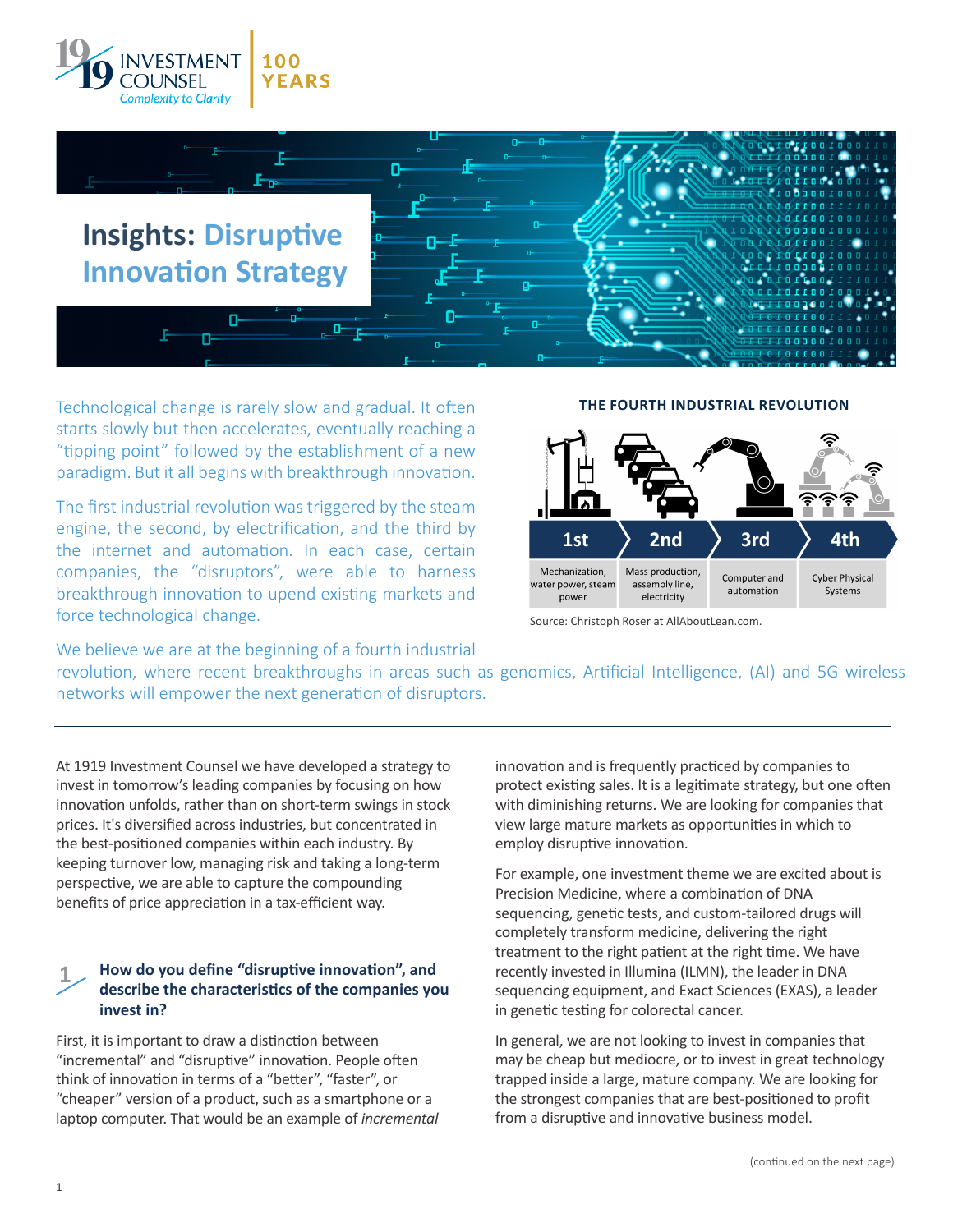### **2 Explain your strategy for finding stocks and building a portfolio of disruptively innovative companies?**

We tend to focus on business strategies which leverage scale in some way, such as through network effects, where the value of the product or service increases with the number of people who use it – think social networks. Another example would be a company that employs data analytics and machine learning. The more data available, the better trained the algorithm, the stronger the product. In each case a natural market structure evolves, where the best companies benefit from positive feedback and become stronger, while weaker companies become less competitive.

In practice, we are looking for companies that are growing sales organically, not through acquisitions, have a market cap of at least 1 billion dollars<sup>1</sup>, and have reached a certain scale so that their business is self-supporting. After limiting our focus to stocks with these characteristics, we systematically look across industries for potential investments. For the most part, we are looking for businesses with high margins, strong competitive position, and an attractive valuation over an appropriate investment time horizon.

Recognizing that "winner-take-all" dynamics are at play, we limit our selection to the top companies within each theme and diversify the portfolio among several themes. This "thematic diversification" has two main advantages:

- 1. It helps reduce volatility when problems arise in a particular industry. Stock prices often move together in bouts of market hysteria or euphoria, but diversifying thematically helps mitigate *industry-specific* risks.
- 2. By restricting our focus to only the strongest companies, we increase the likelihood of success in each of our targeted investment themes.

When we value a stock, we think about where the business might be in 3-5 years, rather than the typical approach which is to assume a certain growth rate over the next 4 quarters and apply a multiple of sales, earnings or cash flow to derive a price target.

Disruptively innovative companies often see accelerating growth, not linear growth. By taking a 3-5 year view, analyzing the market opportunity and competitive landscape, we find that the companies in which we are most interested are attractively priced.

## **3 How is your approach different from thematic ETF's and Smart Beta strategies?**

Thematic ETF's and Smart-Beta products tend to focus on a single theme and diversify by adding more stocks. The issue with that approach is that to get to a 40-50 stock ETF you are potentially investing in companies that are poorly-positioned or have minimal exposure to that theme.

For example, a typical Autonomous & Electric Vehicle ETF may only have a 1% weight in Tesla and a much higher weight in gasoline-powered automobile manufacturers like Daimler, GM, Ford, Volkswagen and BMW<sup>2</sup> . Legacy manufacturers may introduce electric models, but we believe Tesla is best positioned to capitalize on broad EV adoption and is well-positioned for autonomous driving, while the others will have to contend with falling gasoline vehicle sales and consolidation.

Our approach is different. Rather than adding more stocks, we add more themes, focusing only on the strongest companies within each theme. We cap the weight of each position to about 5% to contain single-stock risk, and if a stock falls below 1%, we make a decision either to sell it or buy more. We also limit the weight of each theme to about 10%.

Through our thematic approach we gain the benefits of diversification while maintaining strong exposure to the best companies. We aim to hold about 40 stocks and to keep portfolio turnover in the range of 30% or less per year. We believe a buy-and-hold strategy is appropriate for a portfolio of disruptive innovators, which also brings the benefits of low portfolio churn and tax efficiency.

#### **19 Themes Driving Disruptive Innovation**

- Software-as-a-Service Big Data Analytics
- 
- 
- 
- Direct to Consumer Media Special Situations
- 
- 
- 
- Health Informatics Precision Medicine
- Advanced Manufacturing
- 
- Machine Learning/AI Internet-of-Things
- E-Commerce Next-Gen Infrastructure
- FinTech Electric Vehicles
	-
- Gene Therapy  **Alternative Energy**
- Robotics Education Technology
- Cyber Security Vertical SaaS Real Estate
	-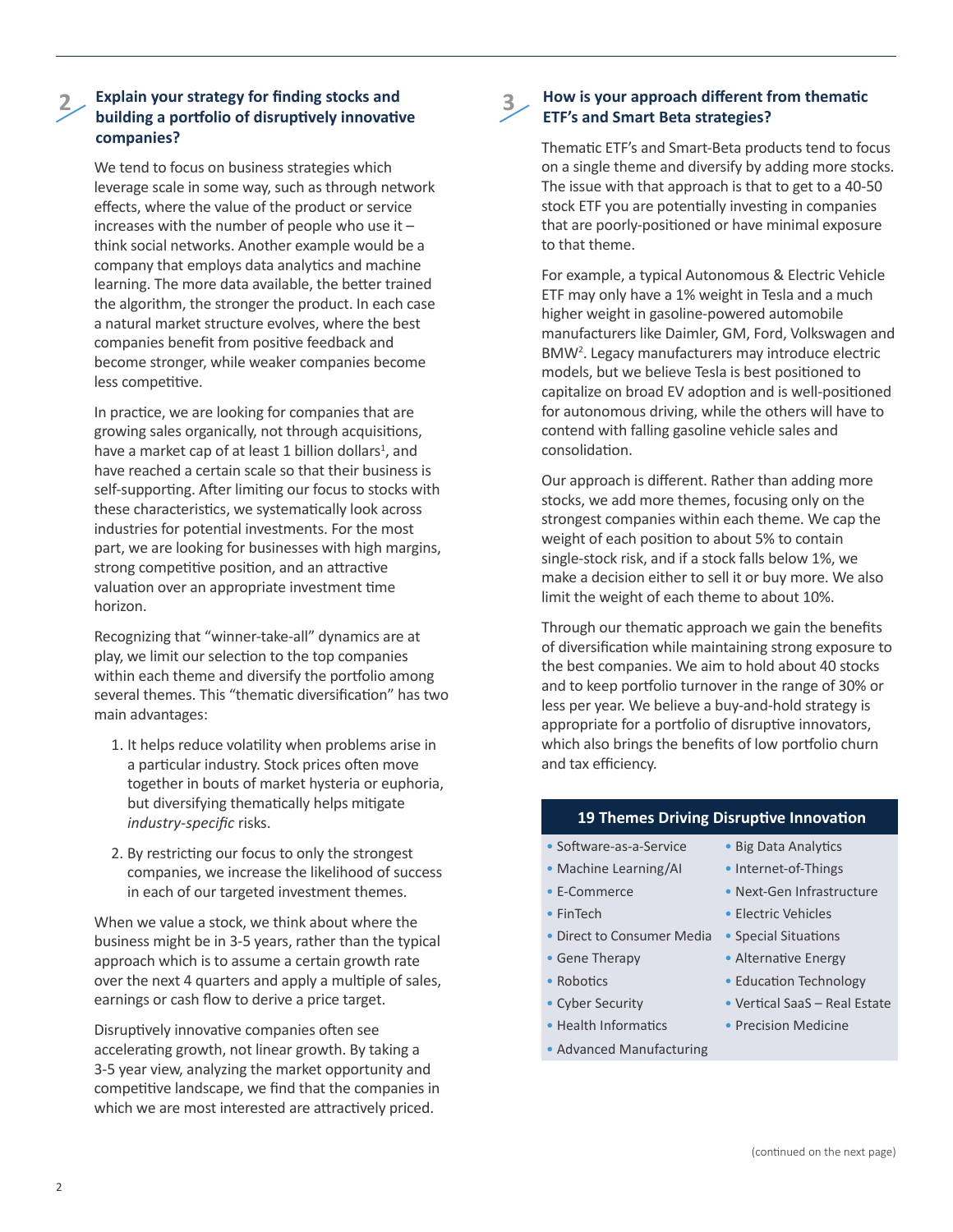# **4**

#### **How do you think about stock price volatility and manage risk?**

We expect that price volatility will be elevated in this strategy given the low turnover, moderate number of holdings, and focus on high-growth companies. While we do not employ stop-losses thresholds or use options to hedge risk, we do measure the contribution of each stock to the portfolio's Value-at-Risk (VaR)<sup>3</sup> on a daily basis, a commonly used risk management technique to guide our tactical decisions.

It is important to note that we are not inclined to sell a stock based solely on price swings since the investment case for each of our investments is long-term oriented. Our sell discipline is based on an evaluation of the fundamentals, including valuation, and we make decisions based on whether the stock has reached its full potential, the investment thesis has changed in a material way, or we have uncovered a better investment opportunity.

## **5 How do you leverage the extensive Intellectual Capital at 1919ic?**

In several ways. The first is through our Advisory Board, made up of investment professionals who have decades of experience. Each member plays a key role in this collective effort, ranging from fundamental research by our healthcare analyst to discussions about portfolio strategy with senior members.

In addition, we are able to tap into a broad pool of resources at the firm, including 11 fundamental research analysts covering all sectors of the market as well as our colleagues who focus on Socially Responsive Investment (SRI) opportunities.

We are a 100-year old multi-generational wealth manager. Our clients understand that markets can be volatile at times, but they also understand the compounding benefits of long-term investing. This strategy was designed with their needs in mind.

"PEOPLE TEND TO OVERESTIMATE WHAT CAN BE DONE IN ONE YEAR AND TO UNDERESTIMATE WHAT CAN BE DONE IN FIVE OR TEN YEARS." BILL GATES, FOUNDER OF MICROSOFT

### **6 What role do you see this strategy playing in <sup>a</sup> balanced portfolio?**

Our strategy is best described as "large-cap growth" given that the weighted-average market capitalization of our strategy is typically over \$100 billion. For investors seeking long-term capital appreciation, this strategy can provide a growth tilt to a balanced portfolio, or it may serve as the growth arm of a growth-value barbell strategy.

It should be understood that this is a low-turnover, moderately-sized strategy in terms of the number of stocks, where investment decisions are based primarily on fundamentals. While enhanced volatility is to be expected, our belief in developing this strategy is that the long-term compounding benefits of investing in tomorrow's disruptors will outweigh short-term volatility.

<sup>1</sup> As of May 2019 the weighted average market capitalization of our strategy was \$122 billion dollars.

<sup>2</sup>https://www.solactive.com/wp-content/uploads/solactiveip/en/ Factsheet\_DE000SLA5MZ4.pdf

<sup>3</sup> Our Value-at-Risk (VaR) calculation estimates the 1-day negative (i.e. left-tail) return of the portfolio at a 5% probability based on returns from the most recent 90 day period. We decompose VaR into stock-level contributions to manage risk at the security level. More details can be found at: https://faculty.washington.edu/ezivot/ econ589/v11n2a4.pdf